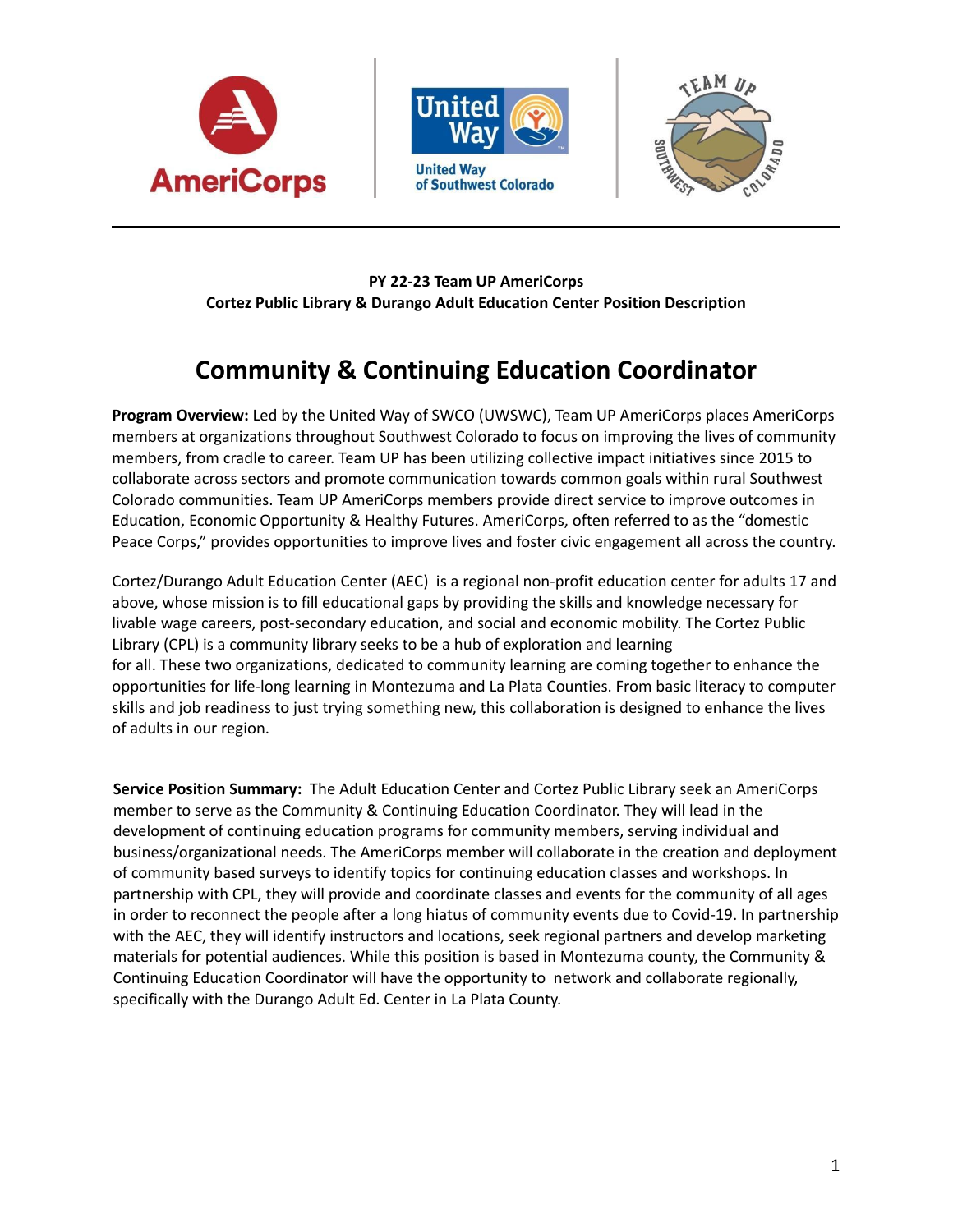**Essential Functions (Primary Responsibilities):** Team UP AmeriCorps members engage with organizations to develop, implement, and enhance programs, projects, and activities that will create progress towards Team UP's and Host Site's goals. These duties include:

- Provide direct service to community learners in the Cortez and Durango areas
- Create and deploy community-based surveys to determine programming areas of interest/need
- Implement work-readiness curriculum and classes for community members and/or businesses
- Develop
- In partnership with AEC:
	- Seek out knowledgeable instructors to offer potential classes or workshops
- In partnership with CPL:
	- Seek out knowledgeable instructors to offer potential classes or workshops
	- Directly provide community classes in areas of interest
- Coordinate with AEC and Library staff to determine best placement and times of offering
- Develop marketing materials and plans to reach potential audiences
- Develop evaluations to determine effectiveness of offerings
- Attend Team UP AmeriCorps regional trainings, cohort connection days, and Days of Service

### **Marginal Functions (Secondary Responsibilities):** Additional tasks include:

- Learn or enhance experience using Adobe Creative Suites program
- Expan understanding of Library and Adult Education systems

### **Physical, Emotional, and Intellectual Demands:**

- **●** Willingness to learn, adapt, and grow in a position
- **●** Ability to serve independently, take initiative, and be motivated by the projects they are doing
- **●** Compassion and awareness: self-awareness, awareness of cultural differences, social differences and understanding of implicit bias
- Strong commitment to justice, equity, diversity and inclusion
- Ability to communicate with a diverse population

### **Desired Qualifications:**

- **●** Ethic of national and community service and a strong desire to create positive change
- **●** Ability to communicate effectively both verbally and in writing; computer literate
- High School Graduate required (GED accepted,) college graduate or equivalent work experience preferred
- **●** Ability to pass criminal history check
- **●** Reliable transportation & proof of auto insurance
- U.S. Citizenship or lawful permanent resident status required
- **● Individuals with lived experience are encouraged to apply**

**Term of Service - Time Commitment:** This is a Full-Time national and community service position requiring, at a minimum, a total of 1700 hours during the year (approximately 40 hours/week.) The position begins September 8, 2022 and ends August 31, 2023. Flexible hours are required, including occasional evening and weekend commitments. Service on the following dates is required (note that Days of Servic-e dates are subject to change):

*\_\_\_\_\_\_\_\_\_\_\_\_\_\_\_\_\_\_\_\_\_\_\_\_\_\_\_\_\_\_\_\_\_\_\_\_\_\_\_\_\_\_\_\_\_\_\_\_\_\_\_\_\_\_\_\_\_\_\_\_\_\_\_\_\_\_\_\_\_\_\_\_\_\_\_\_\_\_\_\_\_*

- Sept. 8-9: Team UP AmeriCorps Member Orientation
- Sept. 12-13: Host Site Orientation
- October TBD: State-wide AmeriCorps Member Retreat